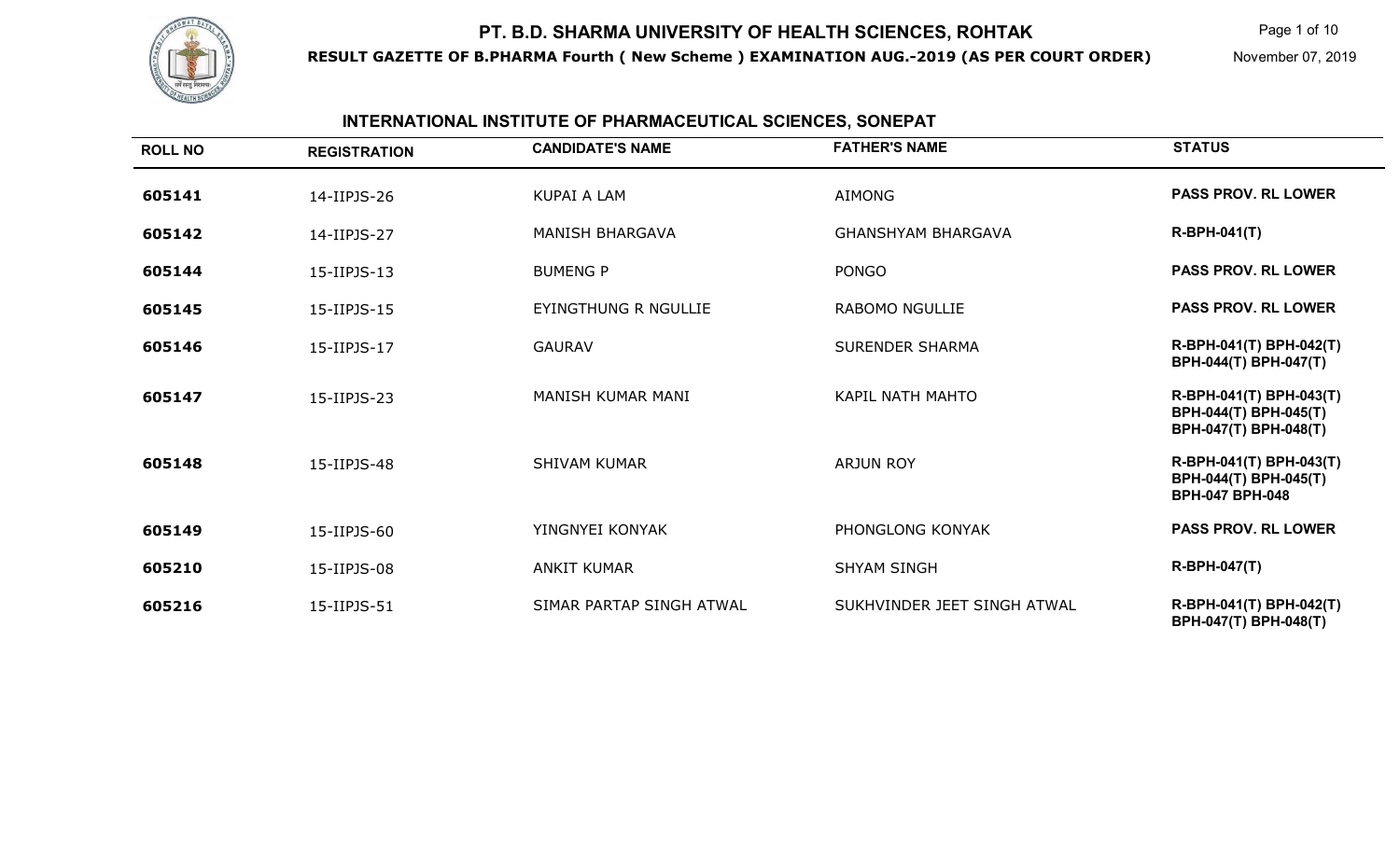

**RESULT GAZETTE OF B.PHARMA Fourth ( New Scheme ) EXAMINATION AUG.-2019 (AS PER COURT ORDER)**

November 07, 2019

# **JANTA COLLEGE OF PHARMACY, BUTANA (SONIPAT)**

| <b>ROLL NO</b> | <b>REGISTRATION</b> | <b>CANDIDATE'S NAME</b> | <b>FATHER'S NAME</b> | <b>STATUS</b>           |
|----------------|---------------------|-------------------------|----------------------|-------------------------|
| 606352         | 15-JCB-19           | KIRPA SHANKAR           | SITA RAM             | R-BPH-041(T) BPH-042(T) |
| 606353         | 15-JCB-22           | <b>MOHIT LATHAR</b>     | <b>SATPAL SINGH</b>  | R-BPH-041(T) BPH-047(T) |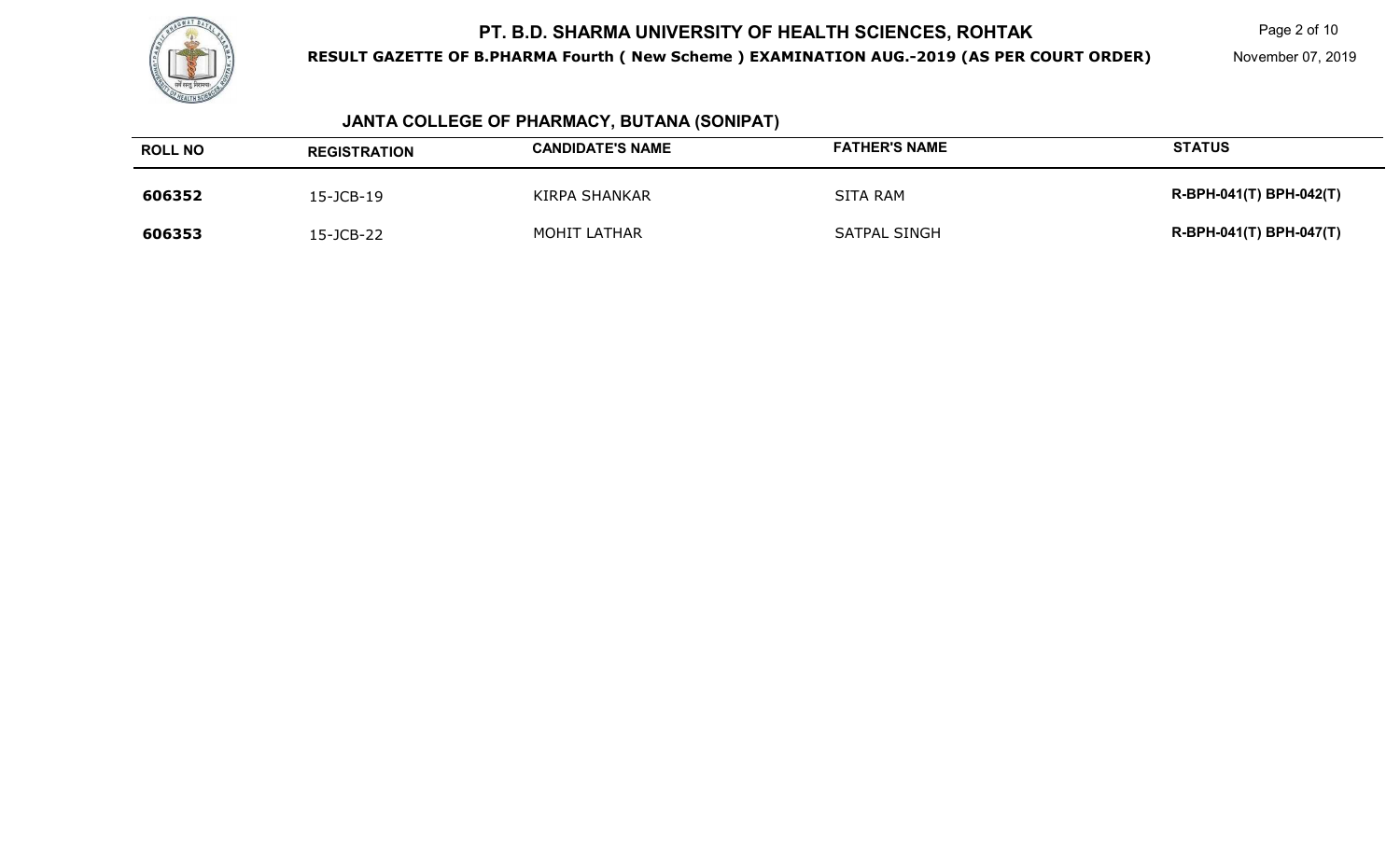

**RESULT GAZETTE OF B.PHARMA Fourth ( New Scheme ) EXAMINATION AUG.-2019 (AS PER COURT ORDER)**

Page 3 of 10

November 07, 2019

# **JCDM COLLEGE OF PHARMACY, SIRSA (HARYANA)**

| <b>ROLL NO</b> | <b>REGISTRATION</b> | <b>CANDIDATE'S NAME</b> | <b>FATHER'S NAME</b> | <b>STATUS</b>                                                                              |
|----------------|---------------------|-------------------------|----------------------|--------------------------------------------------------------------------------------------|
| 606670         | 15-JNCDL-29         | <b>GOPAL KRISHAN</b>    | <b>MAN SINGH</b>     | <b>R-BPH-041 BPH-042</b><br><b>BPH-043(P) BPH-045(T)</b><br><b>BPH-046 BPH-047 BPH-048</b> |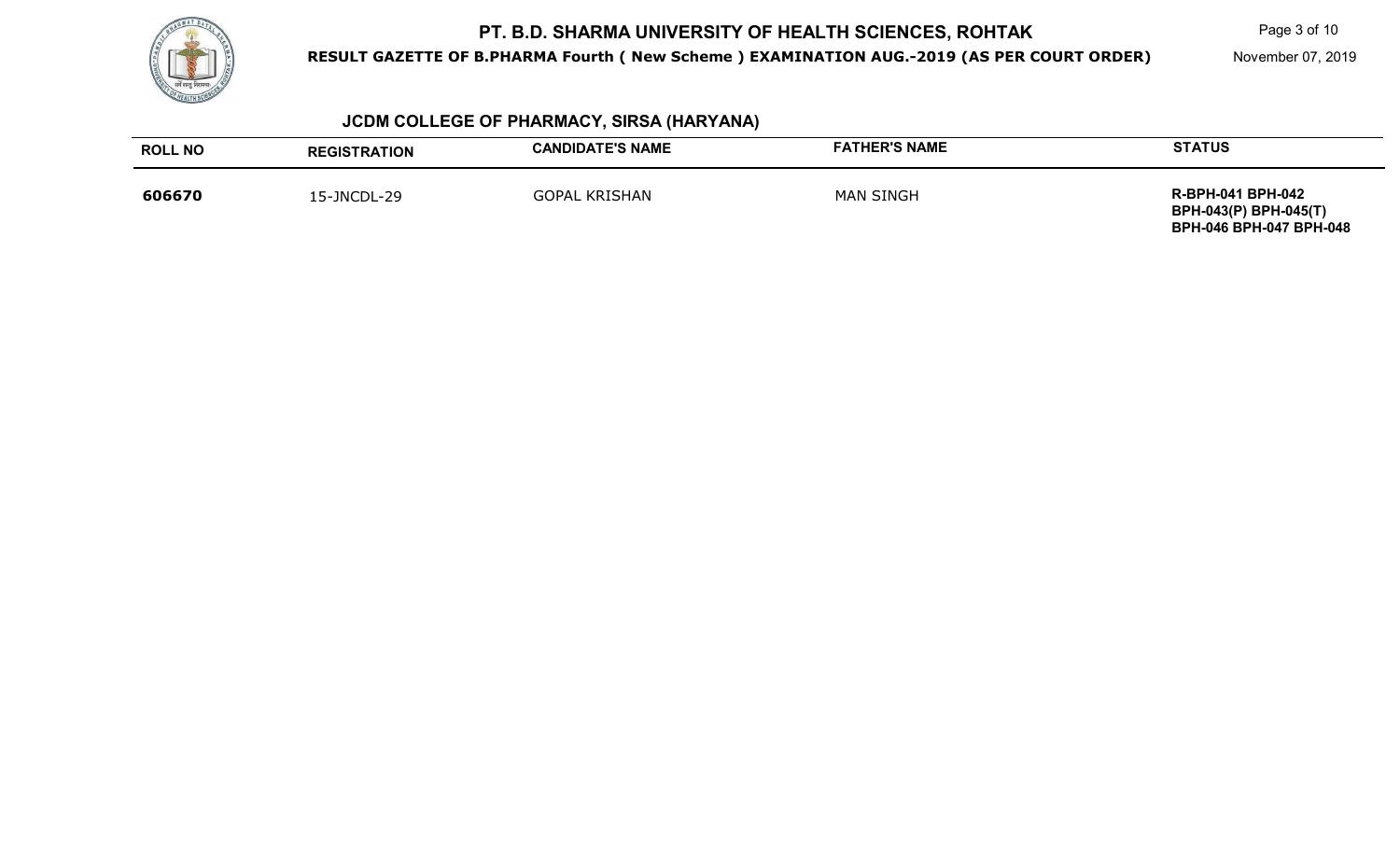

**RESULT GAZETTE OF B.PHARMA Fourth ( New Scheme ) EXAMINATION AUG.-2019 (AS PER COURT ORDER)**

Page 4 of 10

November 07, 2019

# **B S ANANGPURIA INSTITUTE OF PHARMACY,FARIDABAD**

| <b>ROLL NO</b> | <b>REGISTRATION</b> | <b>CANDIDATE'S NAME</b> | <b>FATHER'S NAME</b> | <b>STATUS</b>                                    |
|----------------|---------------------|-------------------------|----------------------|--------------------------------------------------|
| 613391         | 14-BSAI-91          | YOGESH BHATI            | <b>SUHASH CHAND</b>  | R-BPH-041(T) BPH-042(T)<br>BPH-044(T) BPH-047(T) |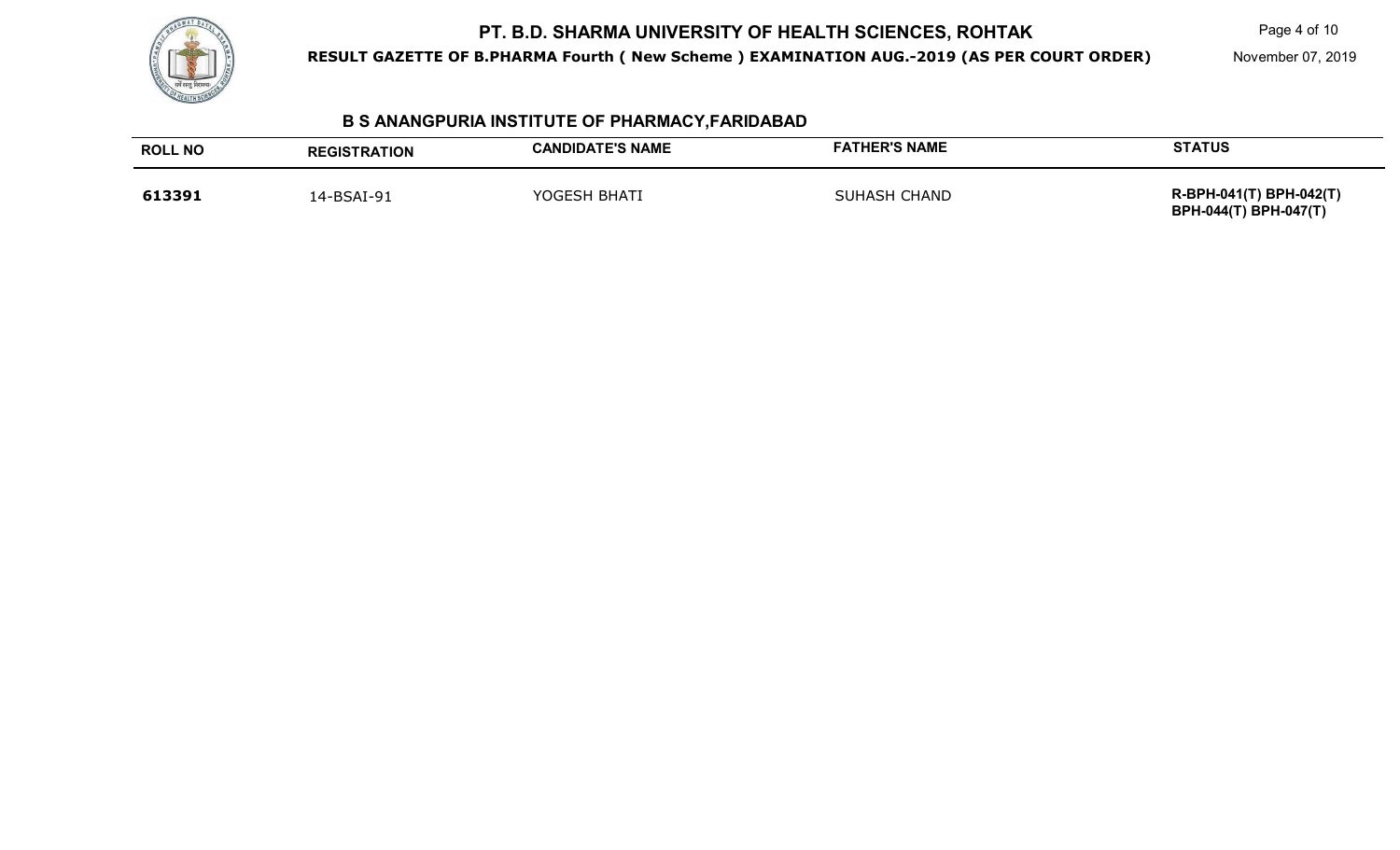

**RESULT GAZETTE OF B.PHARMA Fourth ( New Scheme ) EXAMINATION AUG.-2019 (AS PER COURT ORDER)**

Page 5 of 10

November 07, 2019

### **HINDU COLLEGE OF PHARMACY SONEPAT**

| <b>ROLL NO</b> | <b>REGISTRATION</b> | <b>CANDIDATE'S NAME</b> | <b>FATHER'S NAME</b> | <b>STATUS</b>                                                                |
|----------------|---------------------|-------------------------|----------------------|------------------------------------------------------------------------------|
| 608001         | 15-HC-52            | <b>SOMBIR</b>           | RANBIR               | R-BPH-041(T) BPH-042(T)<br><b>BPH-046(T) BPH-047(T)</b><br><b>BPH-048(T)</b> |
| 613681         | 15-HC-04            | <b>AKSHAY SAROHA</b>    | <b>UMESH SAROHA</b>  | R-BPH-046(T) BPH-048(T)                                                      |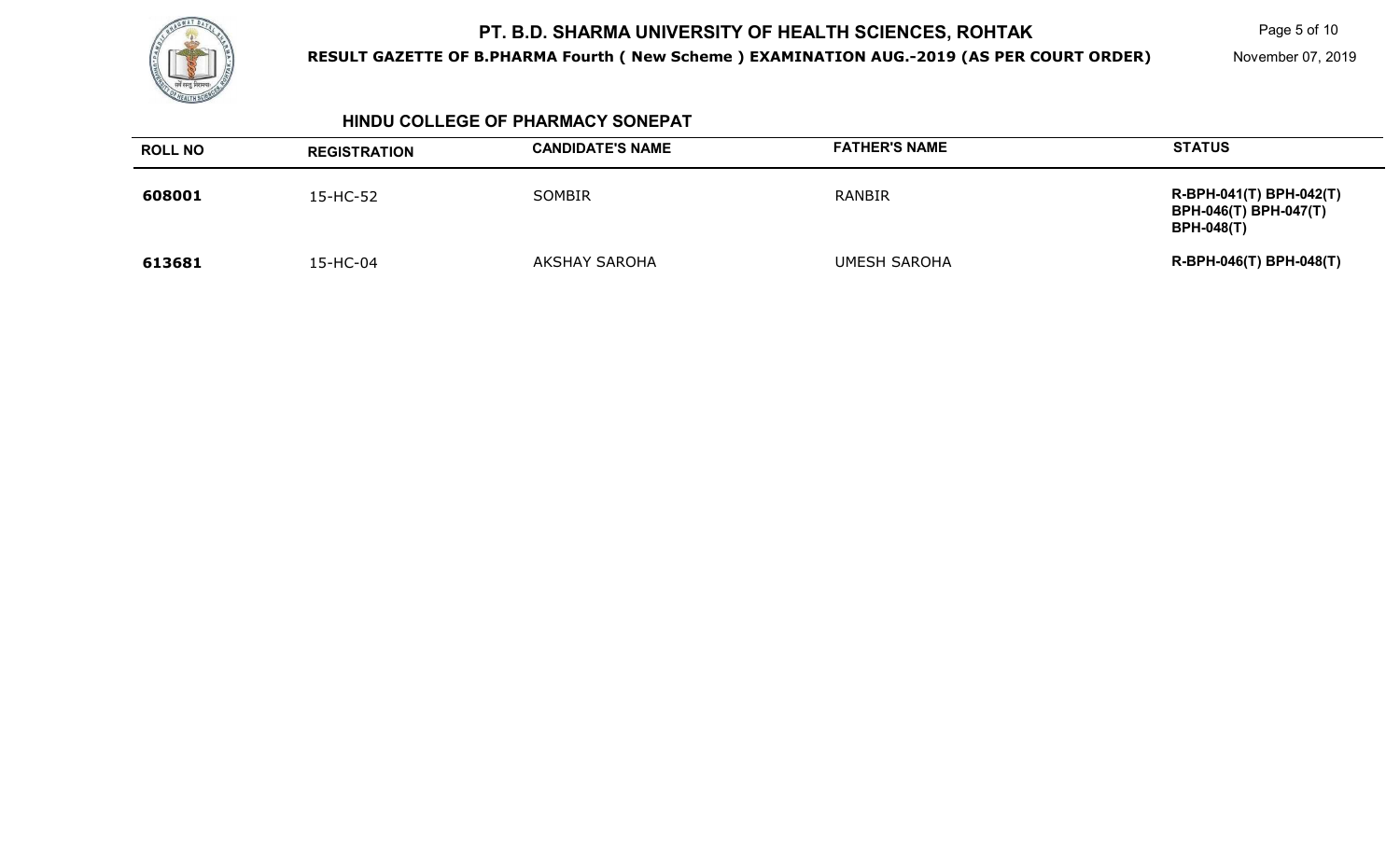

**RESULT GAZETTE OF B.PHARMA Fourth ( New Scheme ) EXAMINATION AUG.-2019 (AS PER COURT ORDER)**

Page 6 of 10

November 07, 2019

# **P D M SCHOOL OF PHARMACY, KARSINDHU, SAFIDON, JIND**

| <b>ROLL NO</b> | <b>REGISTRATION</b> | <b>CANDIDATE'S NAME</b> | <b>FATHER'S NAME</b>  | <b>STATUS</b>                                                             |
|----------------|---------------------|-------------------------|-----------------------|---------------------------------------------------------------------------|
| 608321         | 14-PDMS-46          | <b>SUNIL KUMAR</b>      | <b>KANWAR BHAN</b>    | R-BPH-041(T) BPH-042(T)<br><b>BPH-047(T) BPH-048(T)</b>                   |
| 608322         | 15-PDMS-24          | NIKHIL RATHI            | <b>BIJENDER SINGH</b> | R-BPH-041(T) BPH-042(T)<br><b>BPH-047(T)</b>                              |
| 608323         | 15-PDMS-30          | <b>RAM SINGH</b>        | <b>HARI RAM</b>       | R-BPH-041(T) BPH-042(T)                                                   |
| 608324         | 15-PDMS-51          | <b>VIKASH</b>           | DHARAMPAL             | R-BPH-041(T) BPH-042(T)<br>BPH-043(T) BPH-044(T)<br>BPH-046(T) BPH-048(T) |
| 608326         | 15-PDMS-58          | <b>SOHAN LAL CHAHAL</b> | SATYAWAN CHAHAL       | R-BPH-041(T) BPH-043(T)<br><b>BPH-047(T)</b>                              |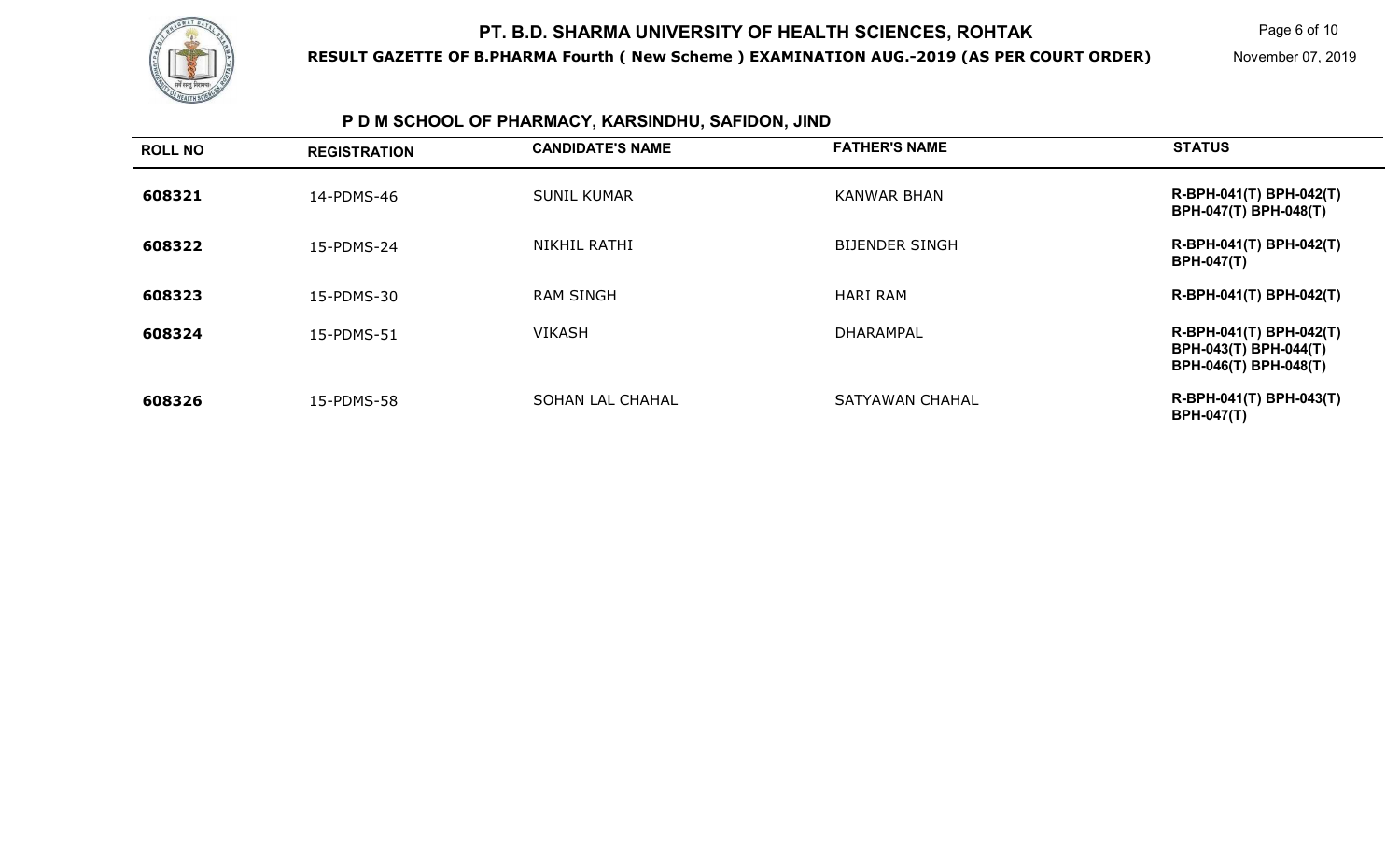

**RESULT GAZETTE OF B.PHARMA Fourth ( New Scheme ) EXAMINATION AUG.-2019 (AS PER COURT ORDER)**

Page 7 of 10

November 07, 2019

# **VAISH INST. OF PHARMACEUTICAL EDU. & RESEARCH, ROHTAK**

| <b>ROLL NO</b> | <b>REGISTRATION</b> | <b>CANDIDATE'S NAME</b> | <b>FATHER'S NAME</b> | <b>STATUS</b>                                                         |
|----------------|---------------------|-------------------------|----------------------|-----------------------------------------------------------------------|
| 608801         | 15-VIR-08           | ARUN KHUNDIA            | <b>RAM NIWAS</b>     | R-BPH-041(T) BPH-044(T)<br><b>BPH-047(T) BPH-048(T)</b>               |
| 608802         | 15-VIR-30           | <b>NEERAJ</b>           | <b>RAJENDER</b>      | R-BPH-041(T) BPH-047(T)                                               |
| 608803         | 15VIR60             | YOGESH SAINI            | SURENDER SINGH       | R-BPH-041(T) BPH-042(T)<br>BPH-044(T) BPH-047(T)<br><b>BPH-048(T)</b> |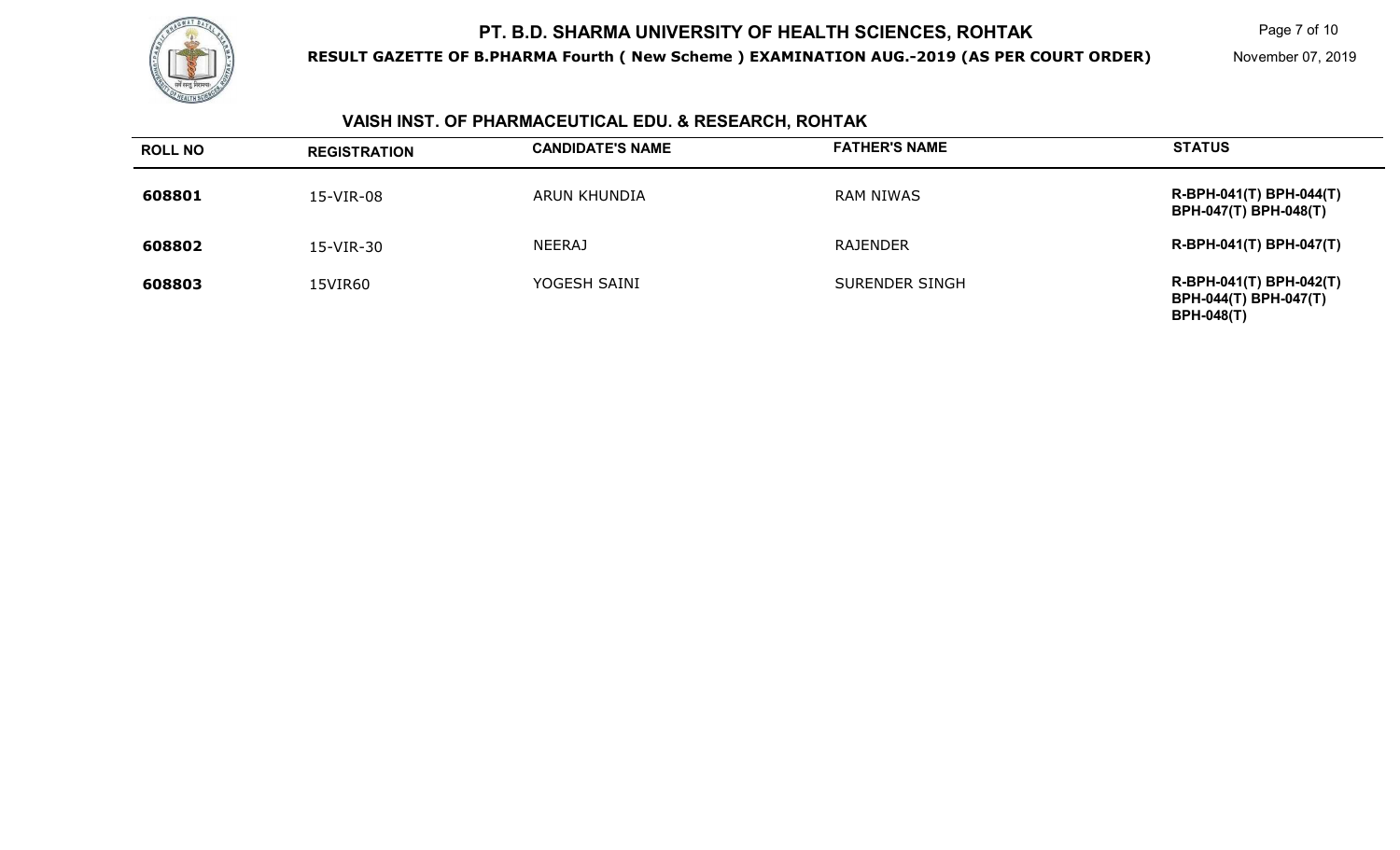

**RESULT GAZETTE OF B.PHARMA Fourth ( New Scheme ) EXAMINATION AUG.-2019 (AS PER COURT ORDER)**

November 07, 2019

# **ADVANCED INSTITUTE OF PHARMACY, AURANGABAD, PALWAL**

| <b>ROLL NO</b> | <b>REGISTRATION</b> | <b>CANDIDATE'S NAME</b> | <b>FATHER'S NAME</b> | <b>STATUS</b>       |
|----------------|---------------------|-------------------------|----------------------|---------------------|
| 609316         | L5-AIAP-46          | <b>MAHESH KUMAR</b>     | <b>BRIJ PAL</b>      | <b>R-BPH-041(T)</b> |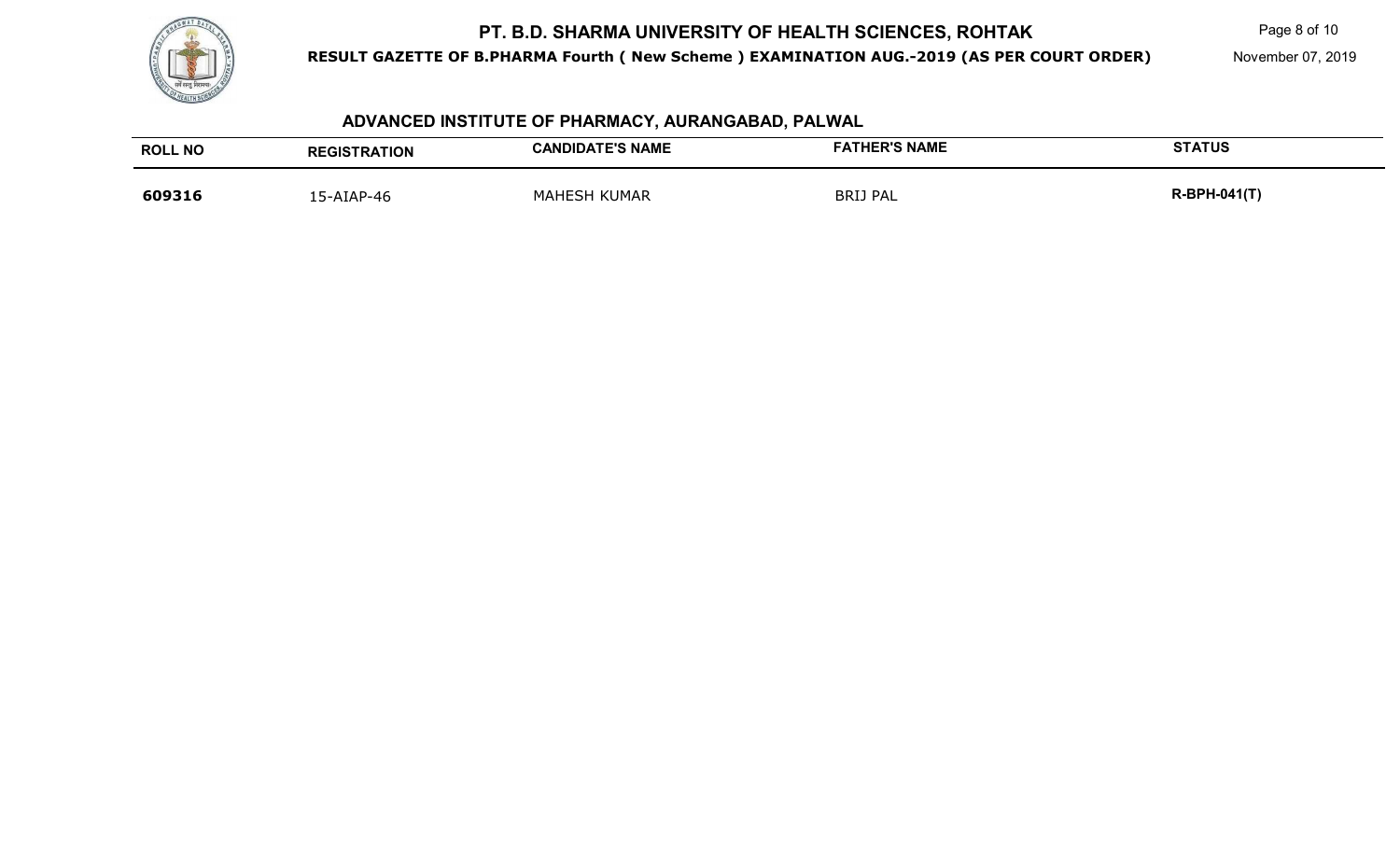

**RESULT GAZETTE OF B.PHARMA Fourth ( New Scheme ) EXAMINATION AUG.-2019 (AS PER COURT ORDER)**

Page 9 of 10

November 07, 2019

# **KESHAV COLLEGE OF PHARMACY, ASSAND, KARNAL**

| <b>ROLL NO</b> | <b>REGISTRATION</b> | <b>CANDIDATE'S NAME</b> | <b>FATHER'S NAME</b> | <b>STATUS</b>                                                                           |
|----------------|---------------------|-------------------------|----------------------|-----------------------------------------------------------------------------------------|
| 609561         | 14-KCS-31           | <b>ARPIT</b>            | <b>RAJESH KUMAR</b>  | R-BPH-041(T) BPH-042(T)<br><b>BPH-045(T) BPH-046(T)</b><br><b>BPH-047(T) BPH-048(T)</b> |